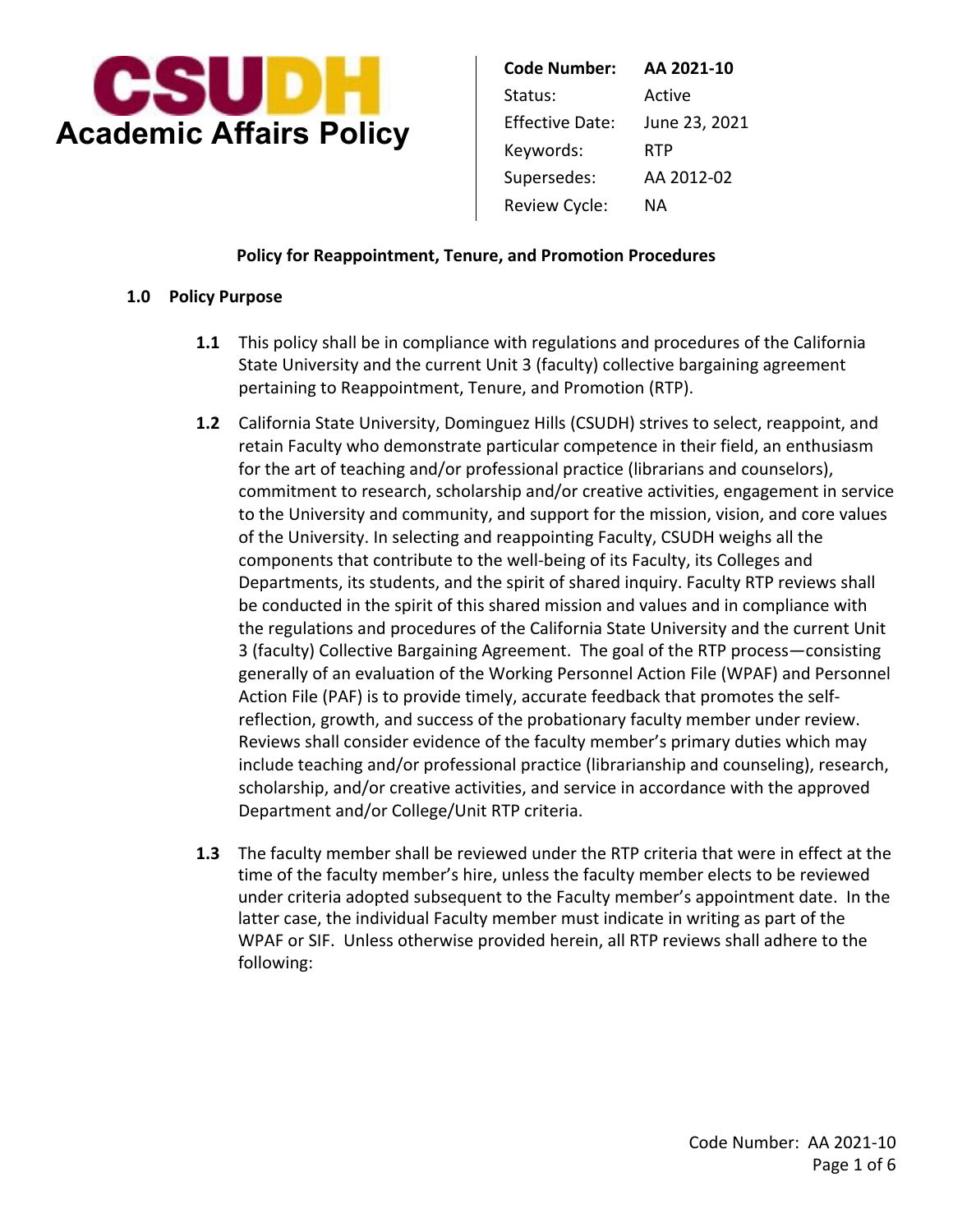### **2.0 Terms and Definitions**

# **2.1 The Full Review**

 **2.1.1** A Full Review refers to the performance evaluation of tenure-track faculty required for Reappointment, Tenure, and/or Promotion. A Full Review consists of evaluation of the Working Personnel Action File which includes the Supplementary Information Form, current curriculum vitae, and supporting evidence of primary duties (that may include teaching and/or professional practice [librarianship and counseling], research, scholarship, and/or creative activities, and service), and the Personnel Action File.

# **2.2 Abbreviated Review**

 **2.2.1** An Abbreviated Review refers to the periodic evaluation of probationary faculty who are not subject to a Full Review. An Abbreviated Review consists of evaluation of a WPAF consisting of the Professional Plan, curriculum vitae, and, in years three, four, and/or five, a Brief Written Report, and the Personnel Action File.

# **2.3 Professional Plan**

 **2.3.1** The Professional Plan (not to exceed five pages) shall address what the faculty member expects to accomplish in the areas of teaching and/or professional practice (librarianship and counseling); research, scholarship, and/or creative activities; and service in order to earn tenure. The faculty member's Professional Plan, initially submitted for the first probationary year Abbreviated Review, shall be submitted each year with subsequent updates, revisions or modifications as needed. The Professional Plan should align with department/unit RTP criteria and should outline the faculty member's projected path to tenure. The Professional Plan is developmental and should be revised in subsequent abbreviated and full reviews.

# **2.4 Brief Written Report**

 **2.4.1** The Brief Written Report (five to ten pages) as part of a year three, four, and/or five Abbreviated Review summarizes in narrative form the faculty member's accomplishments in teaching and/or professional practice (librarianship and counseling); research, scholarship, and/or creative activities; and service, and highlights the evidence in a faculty member's curriculum vitae since the last Full Review in a concise format. The Brief Written Report does not require accompanying evidence to be submitted.

# **2.5 Supplementary Information Form**

 **2.5.1** The Supplementary Information Form (SIF, also known as "the narrative", normally limited to ten to fifteen single-spaced pages) details in narrative form the faculty members' accomplishments in their primary duties which may include teaching and/or professional practice (librarianship and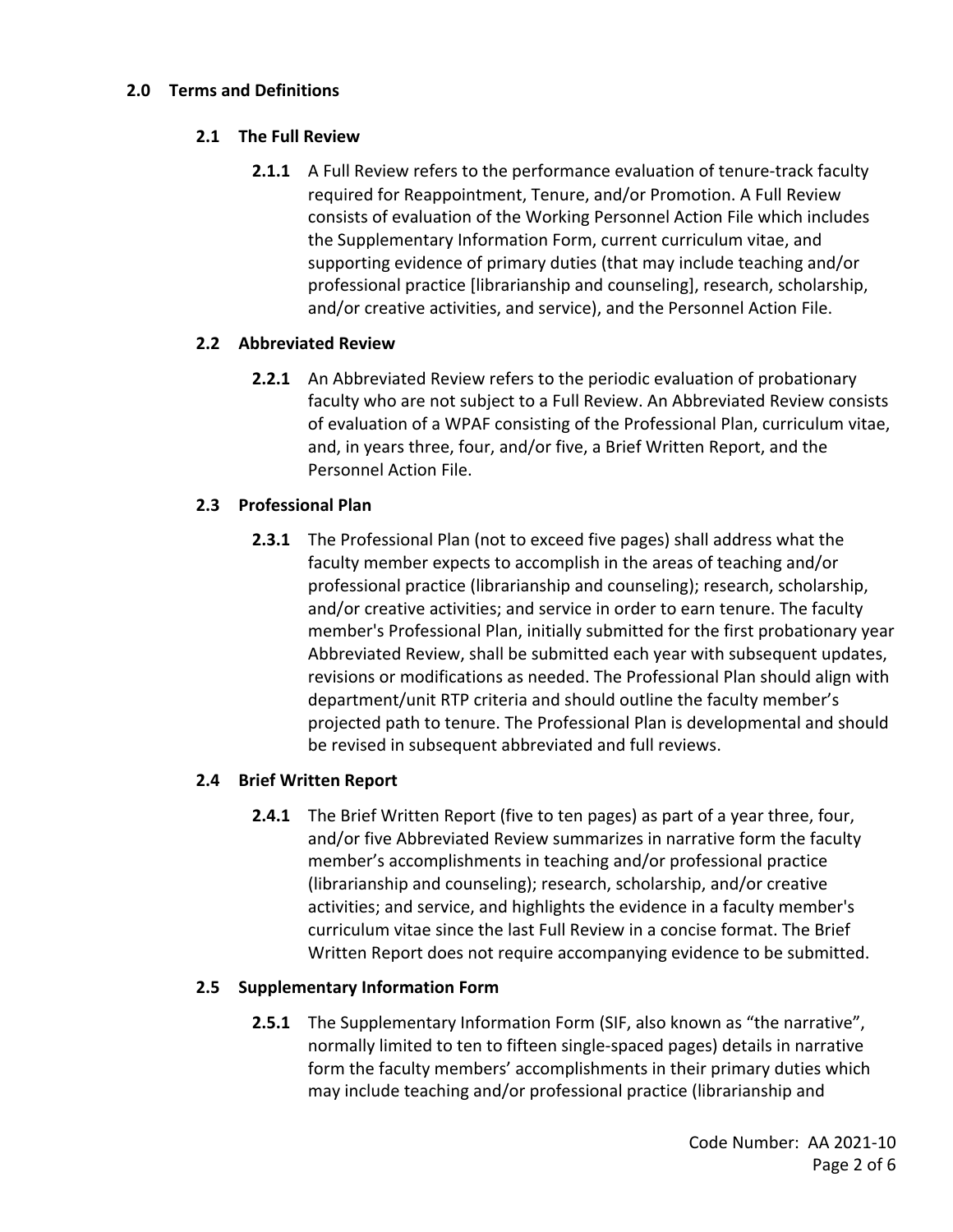counseling), research, scholarship, and/or creative activities, and service and highlights the evidence in faculty members' curriculum vitae and Working Personnel Action File since the last Full Review for Reappointment and since their date of hire at CSUDH for Tenure and Promotion to Associate Rank. For Promotion to Full Rank, the SIF should address accomplishments and highlight evidence since tenure and promotion to Associate Rank or, in cases of probationary faculty hired at the Associate Rank, since the date of hire. The SIF requires accompanying evidence in the Working Personnel Action File.

# **2.6 Working Personnel Action File**

Written Report (for year 3 and beyond), and a current curriculum vitae (CV). **2.6.1** The Working Personnel Action File (WPAF) is defined as the file specifically generated for use in given evaluation cycle, including required forms and documents for periodic Abbreviated Reviews and Full performance Reviews. For Abbreviated Reviews, the WPAF includes the Professional Plan, Brief For Full Reviews, the WPAF will consist of Supplementary Information Form (SIF), a current curriculum vitae (CV), an index of the contents of the WPAF, and evidence that supports information in the SIF and CV.

# **2.7 Personnel Action File**

**2.7.1** The Personnel Action File (PAF) is defined as the official personnel file for employment information and information that may be relevant to personnel recommendations or personnel actions regarding a faculty member. The CSUDH Office of Faculty Affairs and Development houses and maintains tenure-track faculty PAFs. PAFs, as well as WPAFs, shall be reviewed for the evaluation of faculty members for Reappointment, Tenure, and/or Promotion.

# **3.0 Procedures**

# **3.1 First Probationary Appointment**

**3.1.1** The initial probationary appointment of a full-time tenure-track faculty member shall be for a period of two years. In the first year, the faculty member shall develop a written Professional Plan that includes teaching and/or professional practice (librarianship and counseling), scholarship or creative activity, and service which will serve, along with a submitted CV, as the first year WPAF. The Professional Plan and any subsequent revisions shall be reviewed and evaluated by the Department Reappointment, Tenure, and Promotion (RTP) Committee and, if applicable, the Department Chair. The evaluation(s) with commentary regarding the sufficiency of the Professional Plan shall be submitted to the College Dean to determine whether the Professional Plan indicates a likelihood of appropriate advancement toward a positive tenure decision. The Professional Plan and evaluations shall be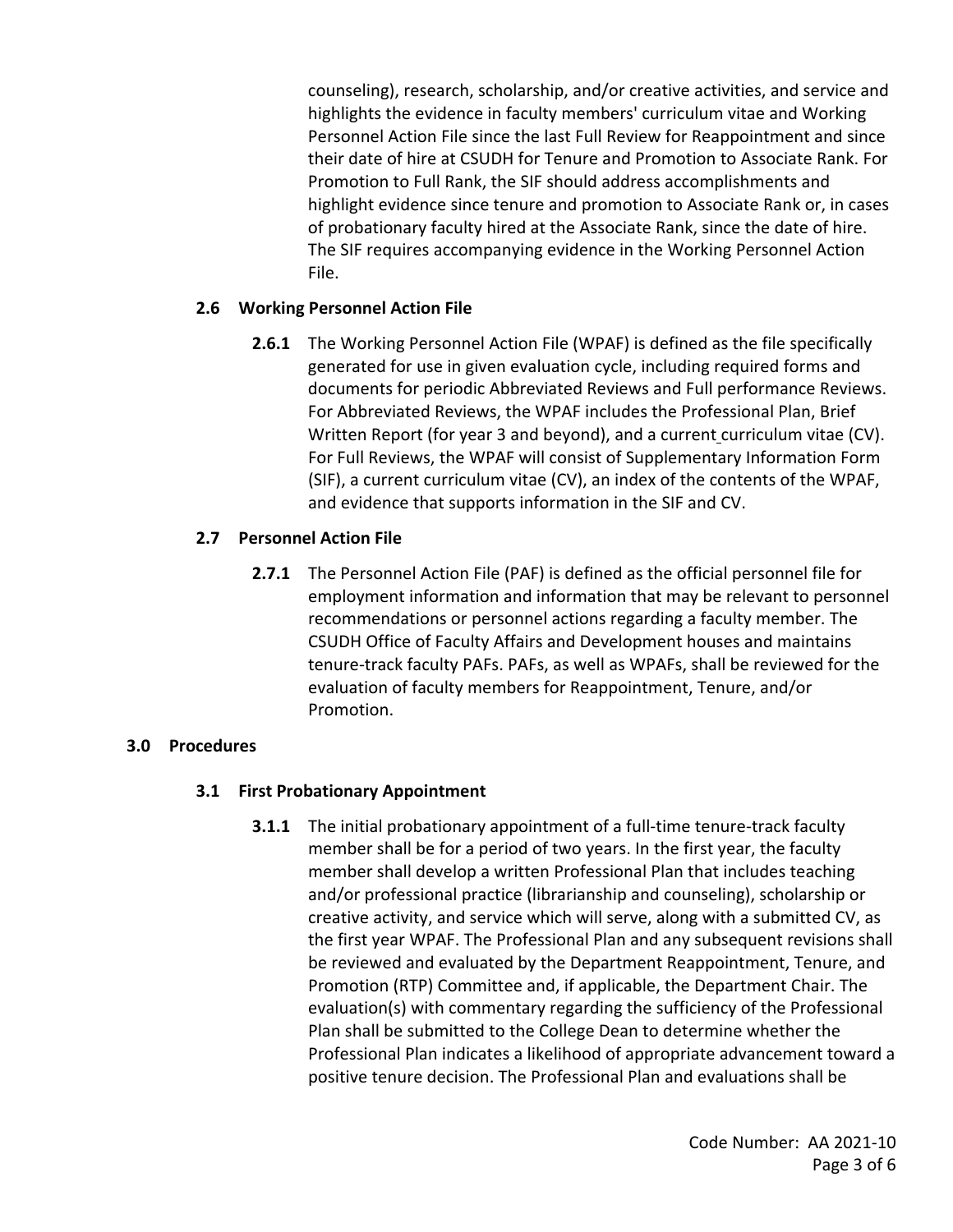forwarded to Faculty Affairs and Development to be placed in the PAF of the faculty member.

# **3.2 Second Probationary Year**

 **3.2.1** The faculty member shall submit a WPAF with supporting evidence, SIF, an index, and updated CV for the second-year full performance review. A review of the file shall be conducted by the applicable levels of review which may include Department RTP Committee, Department Chair if applicable, College RTP Committee if applicable, College Dean, and Provost and Vice President for Academic Affairs. Library and Counseling faculty review committees shall review files at the same time as the College RTP Committees. In cases of disagreement between previous levels of review, the University RTP Committee will then review the file. The file shall then be forwarded to the President for action. The President or designee may award a subsequent two-year appointment, a one- year appointment, or decline to award a further probationary appointment.

### **3.3 Third Probationary Year**

- **3.3.1** If awarded a two-year appointment in the previous year's full review, faculty members shall submit a Brief Written Report summarizing progress in their activities since the prior review, an updated CV, and modifications of the Professional Plan they submitted in their first year Abbreviated Review. An Abbreviated Review shall be conducted by the applicable levels of review which may include Department RTP Committee, Department Chair, and the College Dean; it shall be forwarded to Faculty Affairs and Development to be placed in the WPAF of the faculty member.
- **3.3.2** If a faculty member was awarded a one-year appointment in the previous year's full review, the faculty member shall submit a WPAF with supporting evidence, SIF, an index, and updated CV for the third-year full performance review. A review of the file shall be conducted by the applicable levels of review which may include Department RTP Committee, Department Chair if applicable, College RTP Committee, College Dean, Provost and Vice President for Academic Affairs. Library and Counseling faculty review committees shall review files at the same time as the College RTP Committees. In cases of disagreement between previous levels of review, the University RTP Committee will then review the file. The file shall then be forwarded to the President for action. The President or designee may award a two-year appointment, a one- year appointment, or decline to award a further probationary appointment.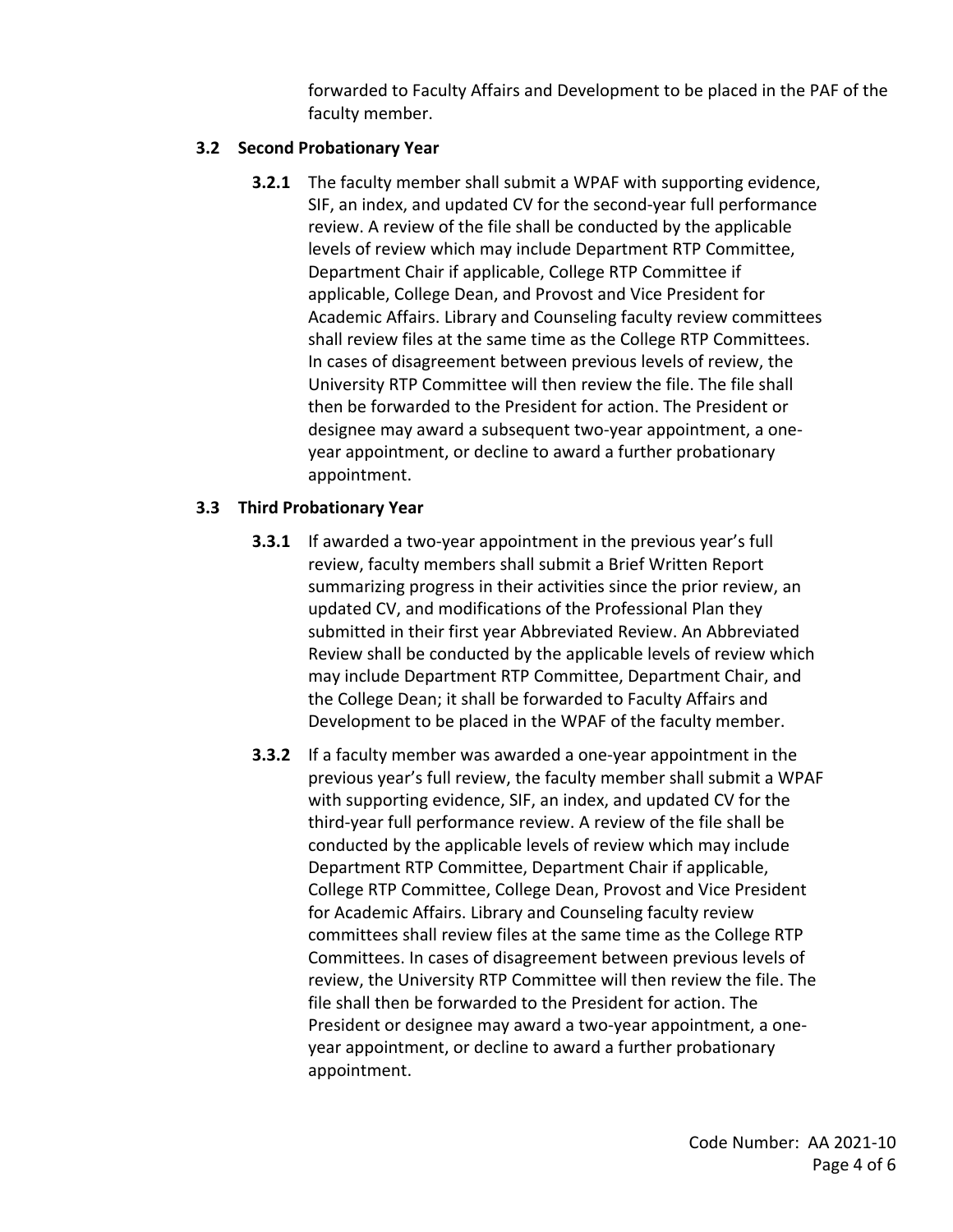# **3.4 Fourth Probationary Year**

- **3.4.1** Faculty members who received a two-year reappointment in their first full review or a one-year reappointment in year three shall submit a WPAF with supporting evidence, SIF, an index, and updated CV for the fourth-year full performance review; such WPAFs shall include supporting evidence of the faculty member's activities since their last full performance review. A full review of the file shall be conducted by the applicable levels of review which may include Department RTP Committee, Department Chair, College RTP Committee, College Dean, and Provost and Vice President for Academic Affairs. Library and Counseling faculty review committees shall review files at the same time as the College RTP Committees. In cases of disagreement between previous levels of review, the University RTP Committee will then review the file. The file shall then be forwarded to the President for action. The President or designee may award a two-year appointment, a one- year appointment, or decline to award a further probationary appointment.
- **3.4.2** If awarded a two-year appointment in a third-year full review, faculty members shall submit a Brief Written Report summarizing progress in their activities since the prior review, an updated CV, and modifications of the Professional Plan they submitted in their first year Abbreviated Review. An Abbreviated Review shall be conducted by the applicable levels of review which may include Department RTP Committee, Department Chair, and the College Dean; it shall be forwarded to the Office of Faculty Affairs and Development to be placed in the WPAF of the faculty member.

# **3.5 Fifth Probationary Year**

- **3.5.1** If awarded a two-year appointment during the fourth-year full performance review, faculty members shall submit a Brief Written Report summarizing progress in their activities since the prior review, an updated CV, and modifications of the Professional Plan they submitted in their first year Abbreviated Review. An Abbreviated Review shall be conducted by the Department RTP Committee, Department Chair (if applicable), and the College Dean; it shall be forwarded to Faculty Affairs and Development to be placed in the WPAF of the faculty member.
- **3.5.2** Faculty members who received a two-year reappointment in year three or a one-year reappointment in year four shall submit a WPAF with supporting evidence, SIF, an index, and updated CV for the fourth-year full performance review; such WPAFs shall include supporting evidence of the faculty members' activities since their last full performance review. A full review of the file shall be